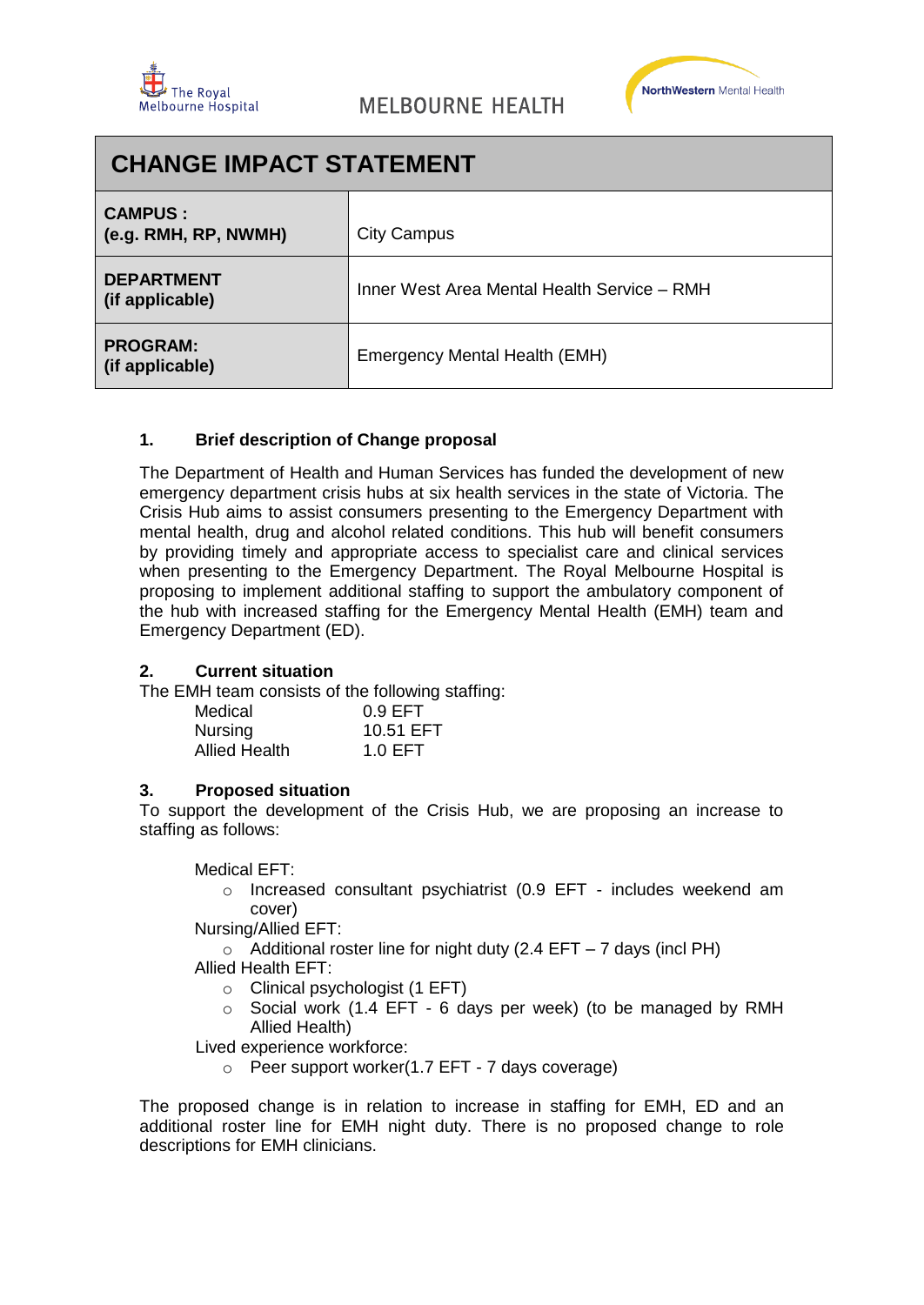

**MELBOURNE HEALTH** 



# **4. Reason/s for the proposed Change, including benefits and cost saving (if appropriate)**

Increased numbers of core multidisciplinary EMH staffing will enable more timely assessments with increased mental health clinicians and increased decision support through appointment of more senior medical staff. Expanded medical coverage including increased consultant psychiatrist input will be utilised to ensure timely clinical review, assistance with decision making and prioritising patient allocation to inpatient units. There are statutory responsibilities under the *Mental Health Act* which can only be discharged by an Authorised Psychiatrist and provision of additional consultant psychiatrist time will ensure that the requisite clinical reviews and decisions can be undertaken in a timely way.

New roles will enhance the relationships between ED acute nursing and social work and the mental health team. The social work role will work with the current ED social workers, and in close connection with EMH. This role will report to the Manager, Social Work and Cultural Diversity. Professional mental health support will be provided through mental health. It will also connect with the Homeless Pathways Initiative in the ED.

New expertise will increase the functionality and effectiveness of the EMH service. Within EMH, the psychologist will work within the Engage Program and assist with immediate support to reduce emotional distress, develop safety plans for use following discharge from the ED, and linkage with community practitioners for ongoing treatment.

Peer Support Workers are now employed extensively in mental health services, and have been effectively employed in Emergency Departments. They provide positive role models and have a heightened capacity for empathy and developing relationships with other consumers because of their personal experience. The peer support model of care will be informed through consultation with other ED's currently employing PSW's and a codesign process at mental health branch level.

Additional mental health presentations have put significant and sustained pressure on the general functioning of the Emergency Department. Additional resources to support ED nursing leadership and after hours ED medical support are included in the hub staffing profile, and have been outlined in a separate CIS for ED staff.

# **5. Effects of Change proposal on employee workload and other OH&S impacts**

The proposed change is anticipated to reduce workload stress across the ED. The addition of new staff roles will provide alternative avenues to support consumers, and increase the range of referral options available with the ED and EMH assessment team. There will be a period of adjustment while the new roles are introduced and work flows developed. The addition of a shift line to support EMH night duty will provide additional staffing support at night.

# **6. Measures to mitigate effects on employees**

Position Descriptions have been developed to provide role clarity for new staff. Orientation will be provided to all new staff. Staff will be consulted during the development of procedures for internal referral and work flows.

# **7. Will employees have to be retrained to achieve Proposal?**